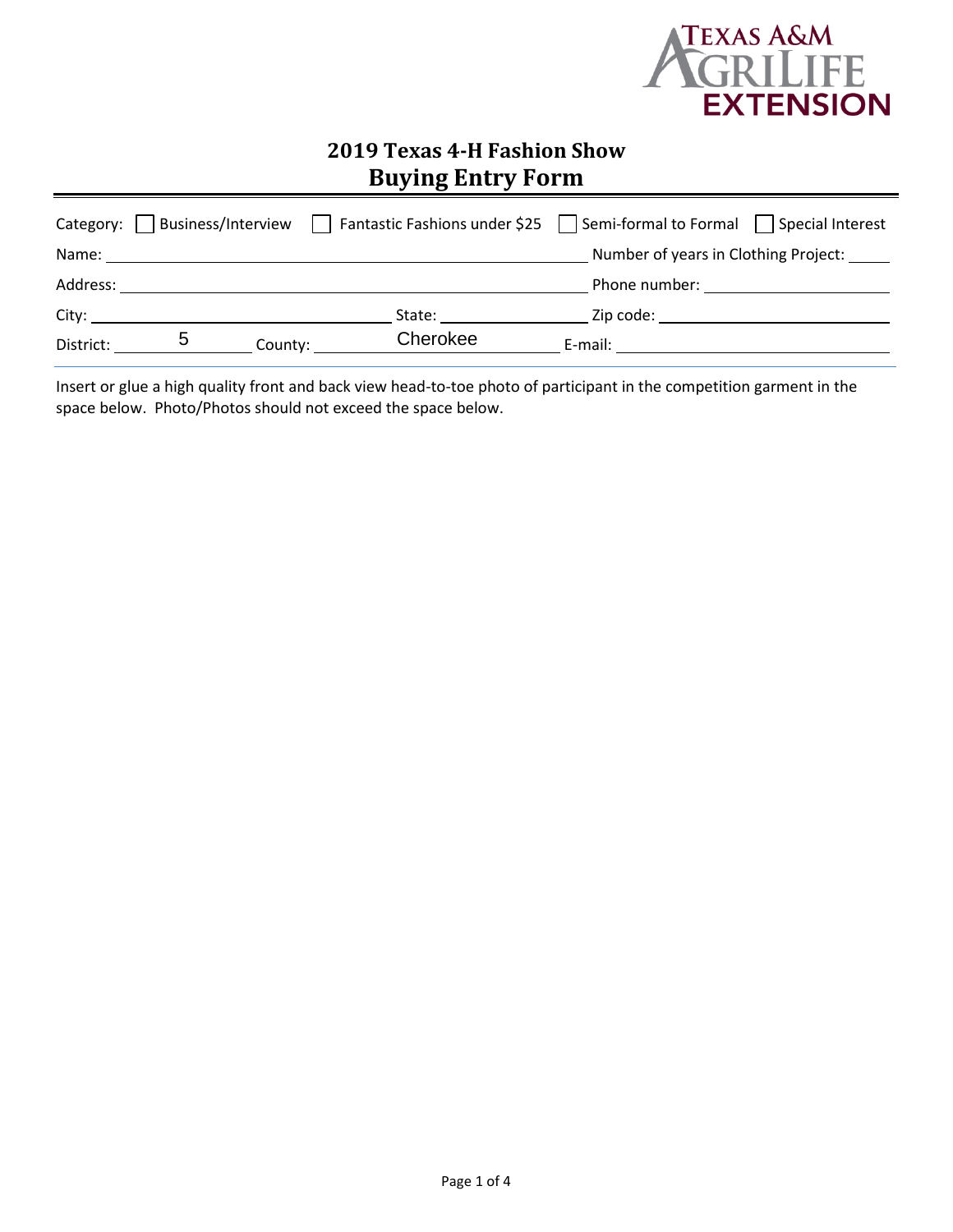## **Project Goals and Activities**

What goals did you set for your Fashion and Interior Design project?

What project activities did you participate in to help you reach your goals?

What community service activities were you involved with?

Describe your leadership experiences within your Fashion and Interior Design Project.

#### **Outfit Selection**

How does this garment/outfit express your personality?

What features of this outfit (i.e., color, style, fit, etc.) make it a good choice for your body type?

How do the accessories you have chosen add to your overall appearance?

How does this garment/outfit reflect current fashion trends?

What occasions, purposes, or activities did you have in mind when you purchased this garment/outfit? Why do you think this garment is appropriate for this occasion?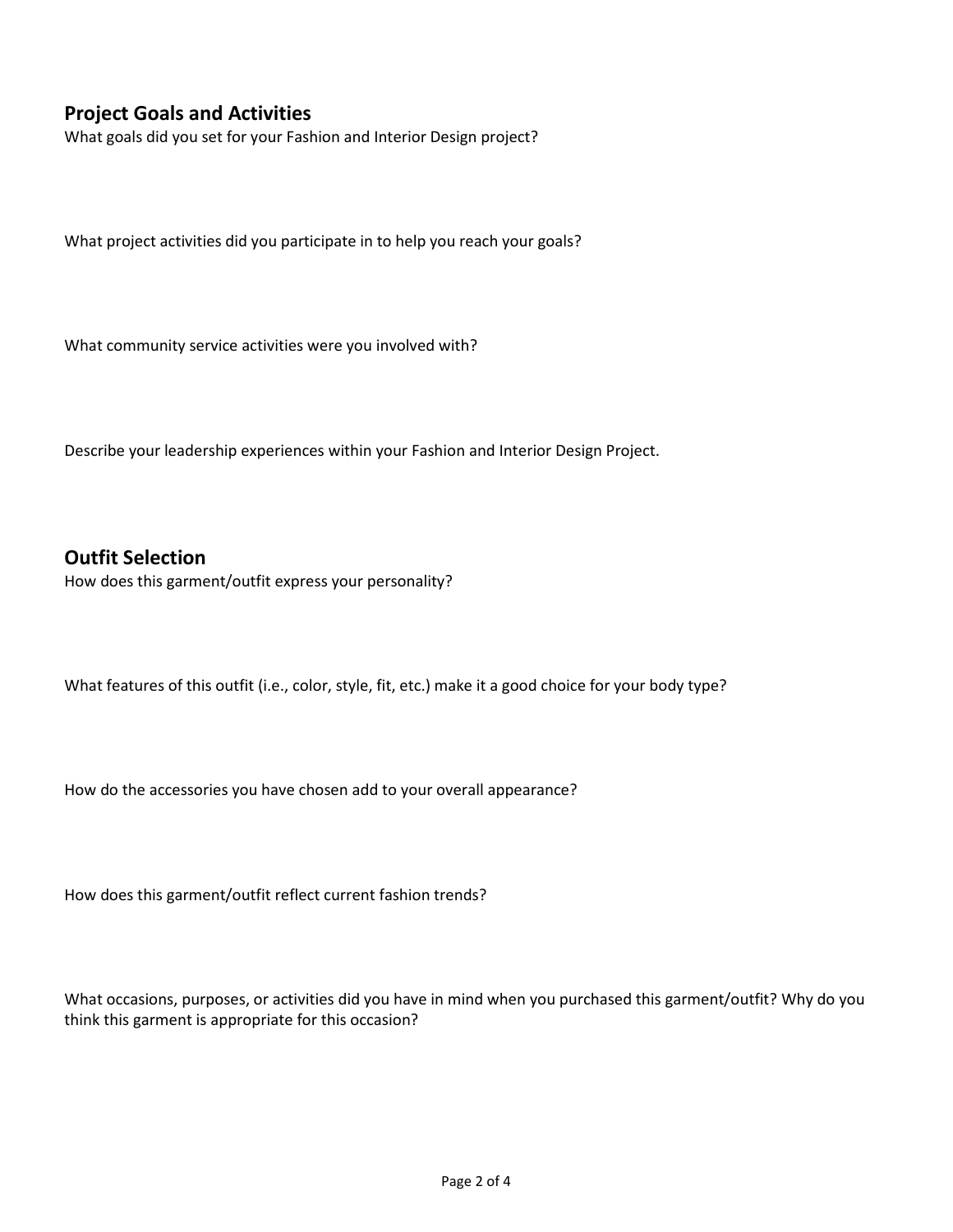## **Knowledge of Fiber and Fabric Characteristics**

Why do you think this fiber and/or fabric is a good choice for the garment design and features?

| What type of care is required for the garment/outfit purchased? |  |  |  |
|-----------------------------------------------------------------|--|--|--|
|-----------------------------------------------------------------|--|--|--|

#### **Consumer Buying Skills**

|  |  |  |  |  | Where did you purchase your outfit? Check all that apply: |
|--|--|--|--|--|-----------------------------------------------------------|
|--|--|--|--|--|-----------------------------------------------------------|

|                                                                           | □ Garage Sale □ Department Store □ Thrift Shop □ Discount Store □ Resale store □ Other |  |  |  |  |  |
|---------------------------------------------------------------------------|----------------------------------------------------------------------------------------|--|--|--|--|--|
| How does this garment/outfit coordinate/compliment your current wardrobe? |                                                                                        |  |  |  |  |  |

How much did this garment/outfit cost? Figure below. If you are using accessories you already had, indicate "had" in the price column. Fantastic Fashion under \$25 will include the cost of accessories.

| <b>Purchased Garment Cost</b> | Accessories' Cost |                   |
|-------------------------------|-------------------|-------------------|
| <b>Jacket</b>                 | Shoes             |                   |
| <b>Pants or skirt</b>         | Hat/cap           |                   |
| <b>Dress</b>                  | Socks             |                   |
| <b>Shorts</b>                 | Tie/scarf         |                   |
| <b>Shirt</b>                  | <b>Bag</b>        |                   |
| Sweater                       | Jewelry           |                   |
| Other                         | Other             |                   |
|                               |                   | <b>Total Cost</b> |

For Fantastic Fashions under \$25, attach a copy of your receipts to this form.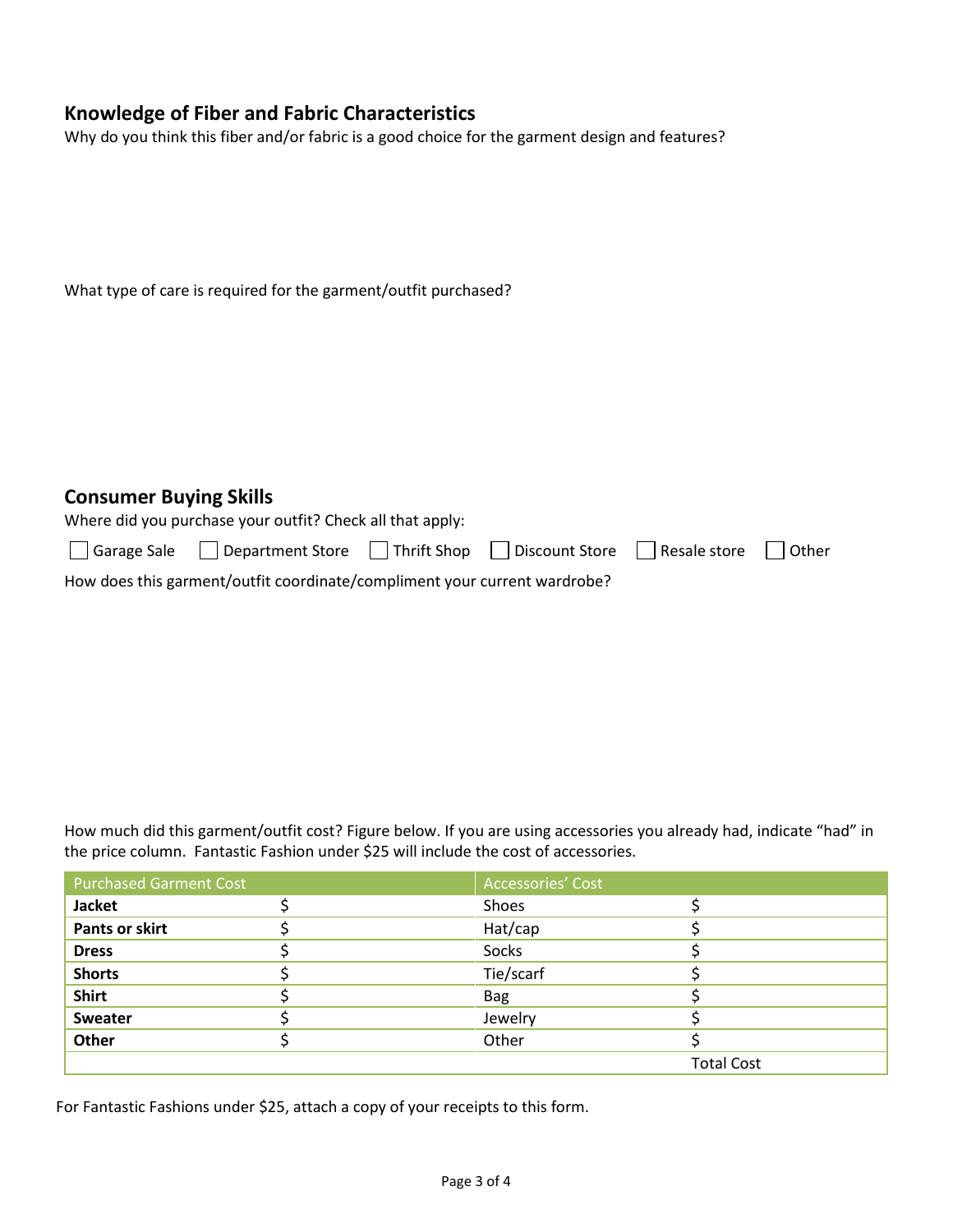### **About You**

Which of your 4-H Fashion and Interior Design experiences have been the most beneficial to you and why?

What are your future education and/or career goals?

I certify that I have read the 2019 Fashion and Interior Design guidelines and that my entry complies with the requirements.

Contestant's Signature: \_\_\_\_\_\_\_\_\_\_\_\_\_\_\_\_\_\_\_\_\_\_\_\_\_\_\_\_\_\_\_\_\_\_\_\_\_\_\_\_\_\_\_\_\_\_\_\_\_\_\_ Date Signed:\_\_\_\_\_\_\_\_\_\_

**2019**

I have read this form and give permission for my child to participate in the Texas 4-H Fashion Show awards program. I certify that I have read the 2019 Fashion Show guidelines and that my child's entry complies with the requirements.

Signature of Parent/Guardian: \_\_\_\_\_\_\_\_\_\_\_\_\_\_\_\_\_\_\_\_\_\_\_\_\_\_\_\_\_\_\_\_\_\_\_\_\_\_\_\_\_\_\_\_\_\_\_\_\_\_\_Date Signed: \_\_\_\_\_\_\_\_\_

I certify that the 4-H member whose signature appears above has been provided a copy of the 2019 Fashon Show guidelines and that he/she has completed a Fashion and project.

Signature of County Extension Agent responsible for the 4-H Clothing Program:

Date Signed:



The members of Texas A&M AgriLife will provide equal opportunities in programs and activities, education, and employment to all<br>persons regardless of race, color, sex, religion, national origin, age, disability, genetic in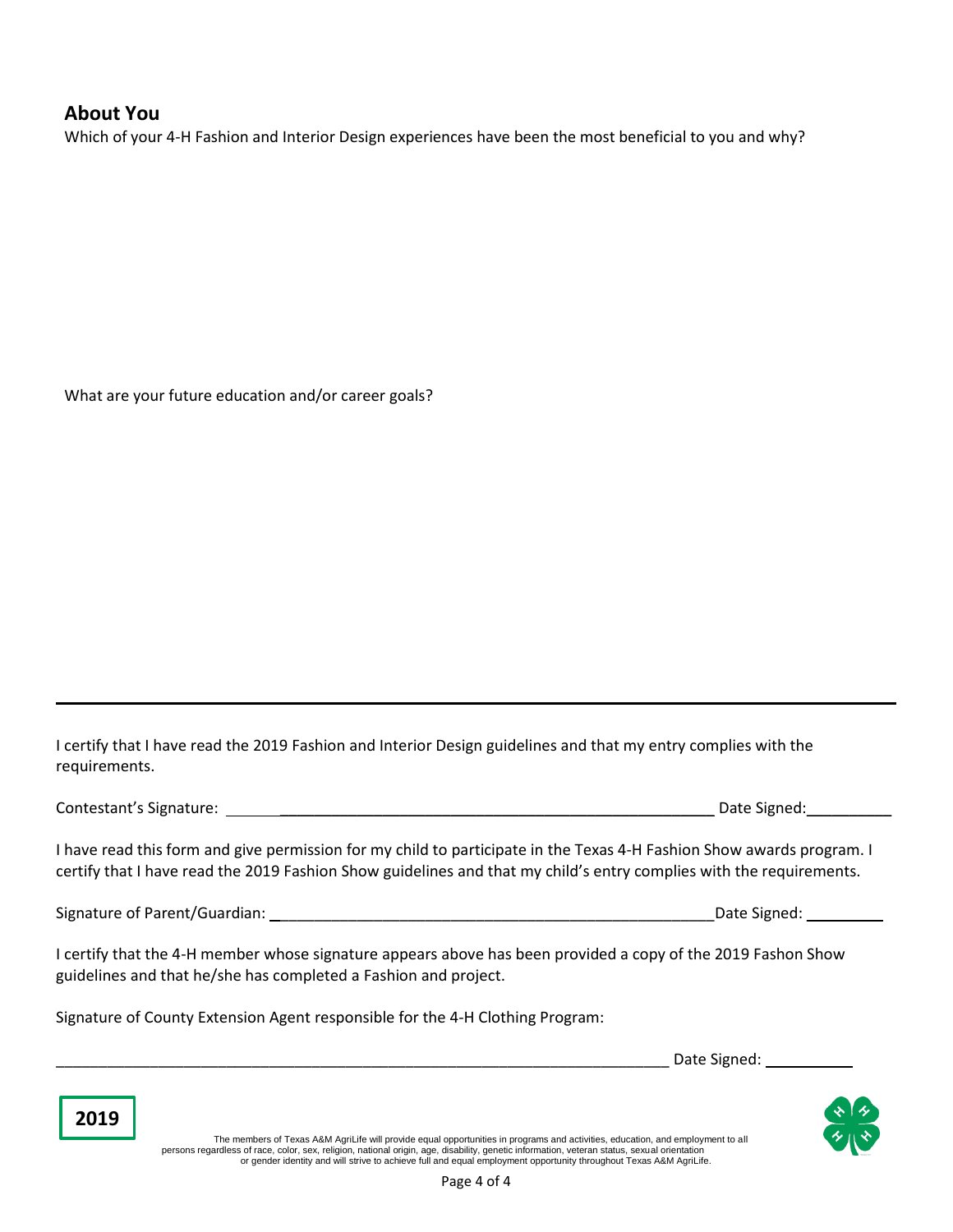

## **2019 Texas 4-H Fashion Show Score Sheet Buying**

| Category: $\Box$ Business/Interview $\Box$ Fantastic Fashions under \$25 $\Box$ Semi-formal to Formal $\Box$ Special Interest |                       |                  |                                     |
|-------------------------------------------------------------------------------------------------------------------------------|-----------------------|------------------|-------------------------------------|
| Name:                                                                                                                         | District:             | County: Cherokee |                                     |
| <b>Category</b>                                                                                                               | <b>Total</b><br>Value | <b>Comments</b>  | <b>Actual</b><br>Score <sup>1</sup> |

| Calegui y                                                                                                                                                                                                                                                                                                                | Value | COMMENTS          | <b>Score</b> |
|--------------------------------------------------------------------------------------------------------------------------------------------------------------------------------------------------------------------------------------------------------------------------------------------------------------------------|-------|-------------------|--------------|
| <b>Project Goals and Project Activities</b><br>Project goals indicate project focus and direction<br>Clothing and textiles activities adequate, consumer<br>$\bullet$<br>and life skills learned, suitable for experience level<br>Demonstrates involvement in project<br>$\bullet$                                      | 20    |                   |              |
| <b>Outfit Selection</b><br>Demonstrates knowledge of garment features that<br>$\bullet$<br>complement the member's body size and shape<br>Outfit selected suitable for intended use<br>$\bullet$<br>Garment and accessories fashionable and appropriate<br>$\bullet$<br>Demonstrates knowledge of current fashion trends | 20    |                   |              |
| <b>Knowledge of Fiber and Fabric Characteristics</b><br>Garment style makes good use of the fiber and fabric<br>$\bullet$<br>characteristics and is appropriate for the intended use<br>of the garment<br>Knowledge of garment fiber content<br>$\bullet$<br>Knowledge of garment care<br>$\bullet$                      | 20    |                   |              |
| <b>Consumer Buying Skills</b><br>Identifies quality of workmanship in garments<br>purchased<br>Garment/accessories cost computed accurately<br>Garment/outfit mix with or enhance existing<br>wardrobe                                                                                                                   | 20    |                   |              |
| <b>Interview</b><br>Creates a good first impression<br>$\bullet$<br>Uses positive vocal qualities<br>$\bullet$<br>Answers questions correctly, with confidence<br>$\bullet$<br>Possesses good verbal communication skills                                                                                                | 20    |                   |              |
| <b>Total Score</b>                                                                                                                                                                                                                                                                                                       | 100   |                   |              |
|                                                                                                                                                                                                                                                                                                                          |       | Judge's Initials: |              |